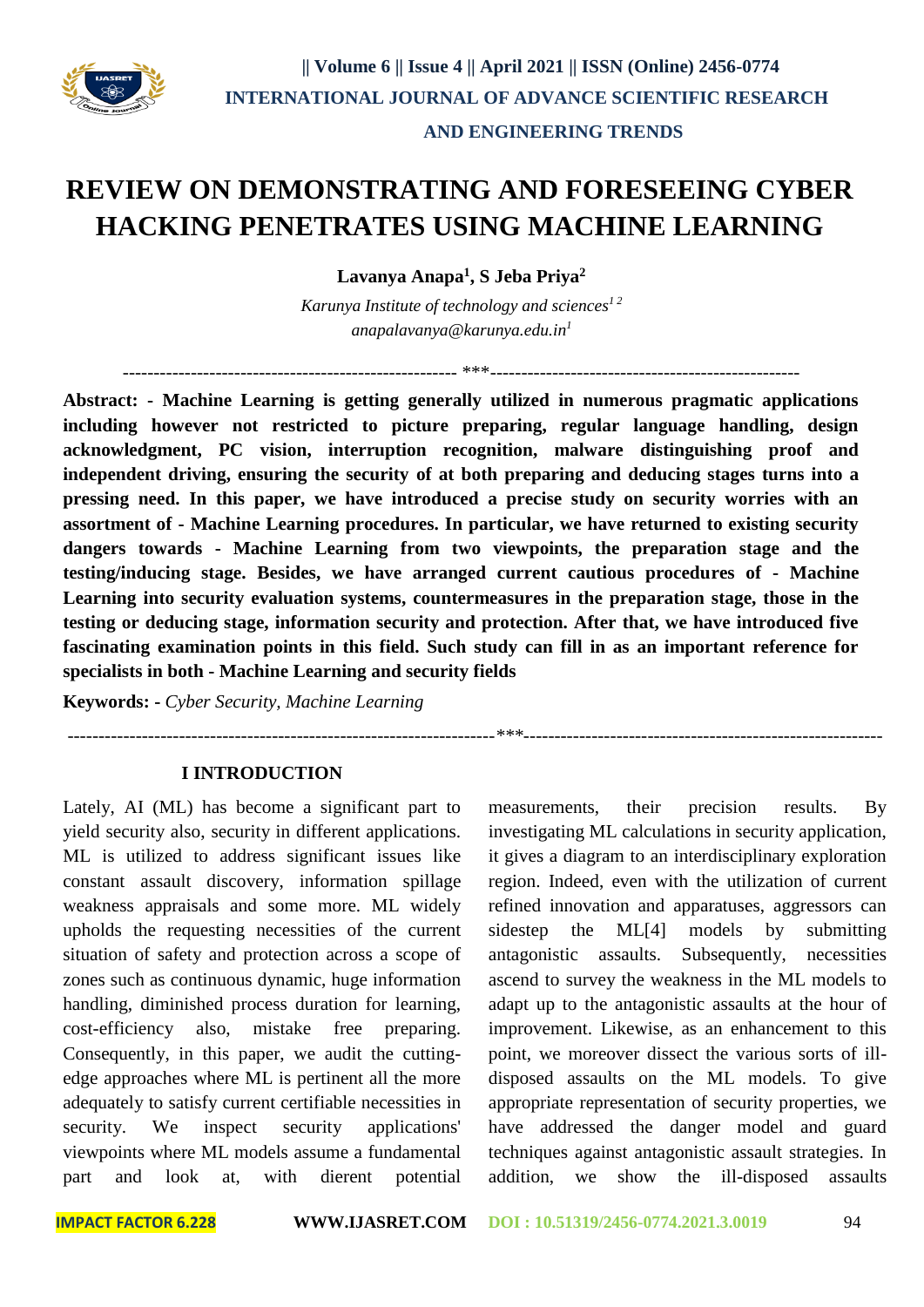

# **|| Volume 6 || Issue 4 || April 2021 || ISSN (Online) 2456-0774 INTERNATIONAL JOURNAL OF ADVANCE SCIENTIFIC RESEARCH AND ENGINEERING TRENDS**

dependent on the aggressors' information about the model and tended to the mark of the model at which potential assaults might be submitted. At last, we additionally explore various sorts of properties of the ill-disposed assaults.

Inescapable development and utilization of the Internet and versatile applications have extended cyberspace. The internet has gotten more helpless against robotized and delayed cyber-attacks. Digital security techniques give improvements in safety efforts to recognize and respond against cyberattacks. The previously utilized security frameworks are not, at this point adequate on the grounds that cybercriminals are sufficiently keen to evade conventional security frameworks. Traditional security frameworks need productivity in recognizing beforehand unseen and polymorphic security assaults. AI (ML) methods are assuming an indispensable part in numerous applications of digital protection. Be that as it may, regardless of the continuous achievement, there are huge difficulties in ensuring the reliability of ML frameworks. There are boosted pernicious foes present in the cyberspace that will game and adventure such ML[5] weaknesses. This paper means to give a comprehensive outline of the difficulties that ML strategies face in ensuring the internet against attacks, by introducing a writing on ML procedures for digital protection including interruption identification, spam detection, and malware location on PC organizations and portable organizations somewhat recently. It additionally gives brief descriptions of every ML technique, often utilized security datasets, fundamental ML devices, and assessment metrics to assess an order model. It at last examines the difficulties of utilizing ML procedures in digital security. This paper gives the most recent broad book reference and the latest things of ML in Cyber Security.

The utilization of AI (ML) method in Cyber Security is expanding than any time in recent memory. Beginning from IP traffic characterization, sifting malignant traffic for interruption discovery, ML is

the one of the promising answers that can be successful against multi day dangers. New exploration is being finished by utilization of factual traffic qualities and ML procedures. This paper is an engaged writing study of - Machine Learning and its application to digital investigation for interruption identification, traffic grouping and applications, for example, email sifting. In light of the pertinence and the quantity of reference every strategy was distinguished and summed up. Since datasets are a significant piece of the ML moves toward some surely understand datasets are additionally referenced. A few proposals are additionally given on when to utilize guaranteed calculation. An assessment of four ML calculations has been performed on MODBUS information gathered from a gas pipeline. Different assaults have been grouped utilizing the ML calculations and at long last the presentation of every calculation have been evaluated.

Machine Learning is perhaps the most overarching procedures in software engineering, and it has been broadly applied in picture preparing, normal language handling, design acknowledgment, Cyber safety, also, different fields. Notwithstanding fruitful utilizations of - Machine Learning calculations in numerous situations, e.g., facial acknowledgment, malware recognition, programmed driving, and interruption location, these calculations furthermore, relating preparing information are helpless against an assortment of safety dangers, initiating a critical execution decline. Henceforth, it is imperative to call for additional consideration with respect to security dangers and relating cautious strategies of - Machine Learning, which rouses an extensive study in this paper. Up to this point, scientists from the scholarly community and industry have discovered numerous security dangers against an assortment of learning calculations, including guileless Bayes, strategic relapse, choice tree, support vector machine (SVM), guideline part examination, grouping, and winning profound neural organizations. In this manner, we return to existing security dangers and give an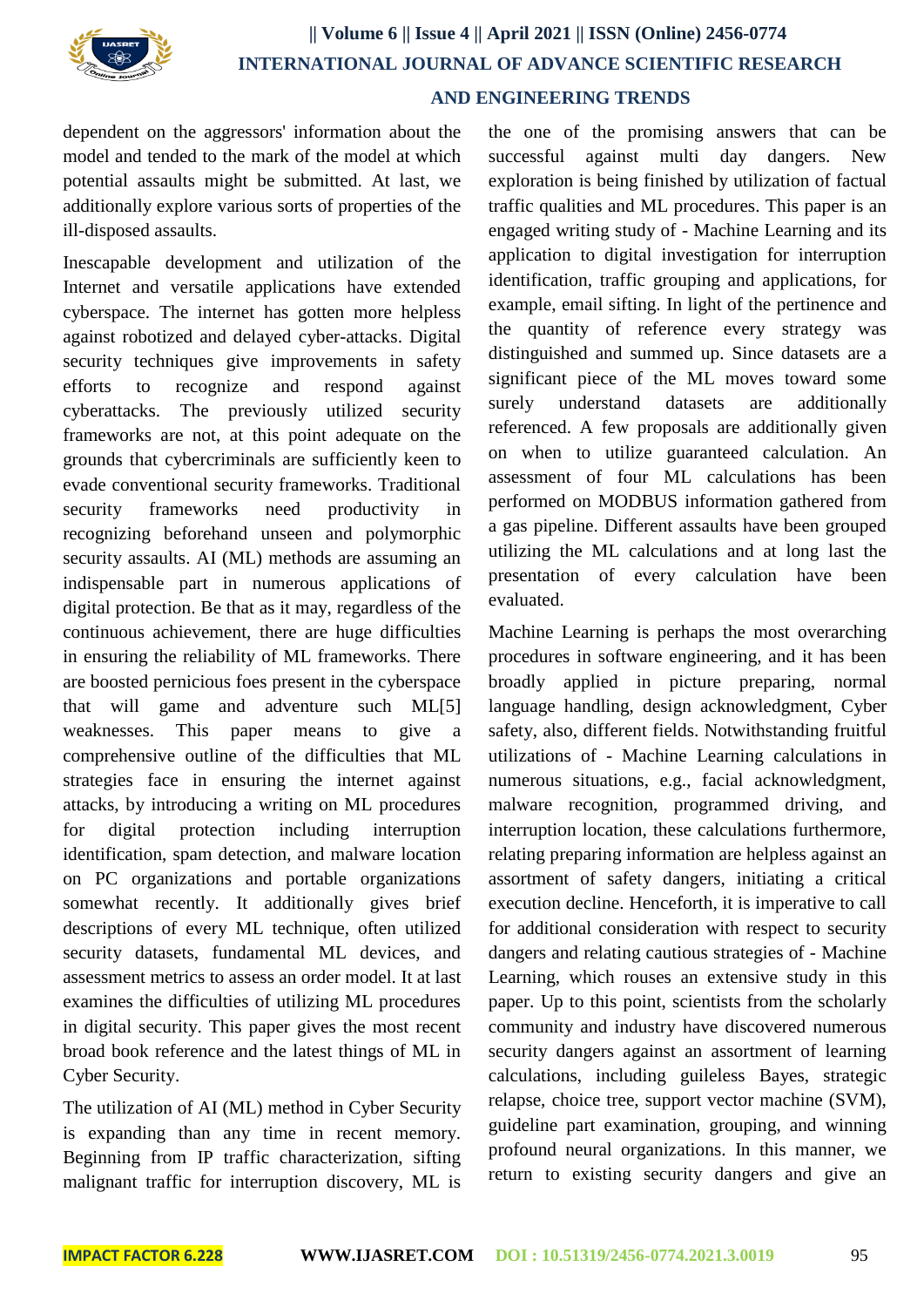

# **|| Volume 6 || Issue 4 || April 2021 || ISSN (Online) 2456-0774 INTERNATIONAL JOURNAL OF ADVANCE SCIENTIFIC RESEARCH AND ENGINEERING TRENDS**

efficient study on them from two perspectives, the preparation stage and the testing/construing stage. From that point forward, we sort current cautious methods of machine learning into four gatherings: security evaluation systems, countermeasures in the preparation stage, those in the testing or deducing stage, information security, and protection. At long last, we give five striking patterns in the research on security dangers and cautious procedures of - Machine Learning, which merit doing inside and out concentrates in future.

To deepen our understanding into the advancement of a danger circumstance, investigation of digital occurrence information sources is a fundamental cycle. This is a generally late subject for science and numerous investigations actually must be led. All through this article, we present statistical investigation of the 12-year digital hacking activity (2005-2017) infringement occurrence informational index which incorporates assaults by malware. We demonstrate that, in contrast with the scholarly outcomes, break measures and between appearance times for hacking penetrates can be modelled instead of disseminations, since they have an autocorrelation. In request to adjust the hour of the radio and the size of the infringement, we propose complex stochastic interaction models. We likewise demonstrate that the interarrival periods and the infringement scale can be assessed from these models. We perform quantitative and qualitative pattern research on the informational collection to accomplish a superior comprehension of the development of hacking encroachment episodes. We infer an assortment of perceptions into Cyber Security, including the test of digital hacking in its scale, however not in its seriousness

### **II LITERATURE REVIEW**

Reference [1]A data breakdown is the assurance for the exchange, transmission, taken or as any utilization of significant, protected or secret data by an unapproved person. The breakdown of information is the intentional or accidental

interruption into a non-dependable domain of protected or private/characterized data. This may include episodes, for example, burglary and annihilation of specific media, for example, PC circles, hard drives or savvy phones, where information has been erased decoded, transferring it to the Internet or a PC typically available from the Internet with no legitimate information insurance securities, trading information to a framework not yet totally open or fitted, decoded or information moves messages to a possibly threatening office's information structures, for instance an opponent organization or a far off country where progressively genuine unscrambling methods may be presented. Albeit mechanical constructions will build up computerized frameworks against dangers, preparation keeps on being a significant topic. This assists us with clarifying the formation of breakdowns. That won't just develop our comprehension of correspondence parts, yet will likewise reveal insight into, for instance, different methodologies for hurt mitigation. Be that as it may, progressing exact cyber hazard computations to deal with the security challenge goes past the compass of the current information on information holes. Many concur the security can be useful. We think about the related responsibilities in this article. We might want to show both the hacking break rate entomography times and the crack sizes notwithstanding the circling bursts by stochastic technique. We demonstrate that stochastic techniques can appraise the hour of landing and the size of the breakage. Apparently, this is the principle archive that incorporates stochastic methods and can rather than dispersion be utilized to clarify these computerized peril factors. We demonstrate that a specific copula will agreeably show the reliance between the time the scene enters and the size of the split. This would be the essential work representing the presence and impacts of this reliance

[2] Cyber-attacks have gotten probably the most concerning issue of the world. They cause serious financial harms to nations and individuals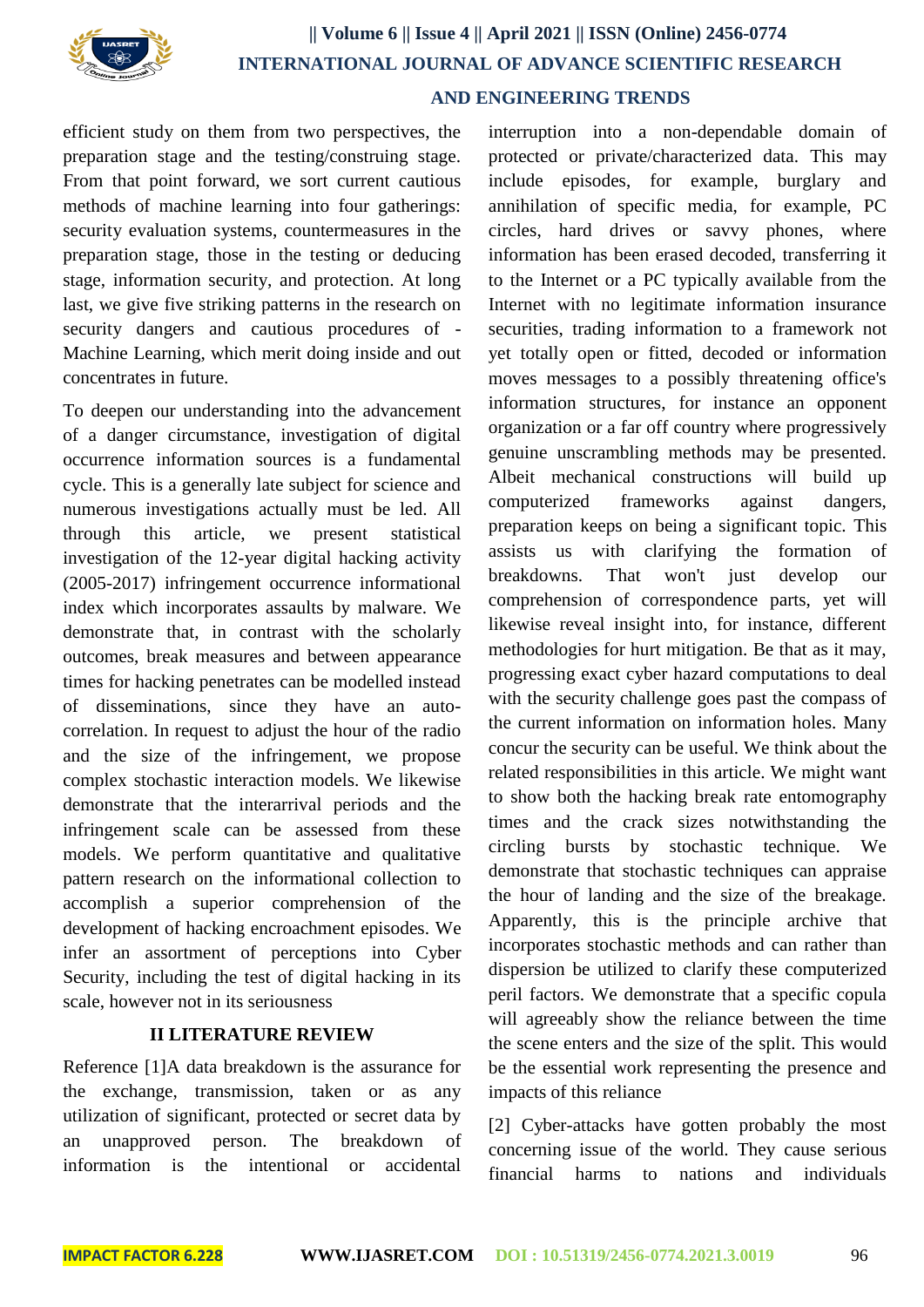

# **|| Volume 6 || Issue 4 || April 2021 || ISSN (Online) 2456-0774 INTERNATIONAL JOURNAL OF ADVANCE SCIENTIFIC RESEARCH**

## **AND ENGINEERING TRENDS**

consistently. The increment in cyber-assaults likewise brings along Cyber-attacks. The vital factors in the fight against crime and lawbreakers are recognizing the culprits of digital wrongdoing and comprehension the methods of assault. Identifying and keeping away from digital assaults are troublesome undertakings. However, researchers have as of late been taking care of these issues by creating security models and making expectations through computerized reasoning strategies. A high number of methods of wrongdoing expectation are accessible in the writing. On the other hand, they experience the ill effects of a lack in foreseeing digital wrongdoing and digital assault methods. This issue can be handled by distinguishing an assault and the culprit of such attack, utilizing genuine information. The information incorporate the sort of wrongdoing, sexual orientation of perpetrator, damage and techniques for assault. The information can be obtained from the utilizations of the persons who were presented to digital assaults to the criminological units. In this paper, we dissect digital violations in two distinct models with AI techniques and predict the impact of the characterized highlights on the discovery of the digital assault method and the culprit. We utilized eight AI strategies in our approach and inferred that their precision proportions were close. The Support Vector Machine Linear was discovered to be the best in the digital assault strategy, with an accuracy pace of 95.02%. In the first model, we could foresee the kinds of assaults that the casualties were probably going to be presented to with a high precision. The Logistic Regression was the main strategy in identifying aggressors with a precision pace of 65.42%. In the second model, we anticipated whether the culprits could be distinguished by comparing their attributes. Our outcomes have uncovered that the likelihood of cyber-assault diminishes as the schooling and pay level of casualty increments. We believe that digital wrongdoing units will utilize the proposed model. It will likewise work with the detection of digital assaults and make the fight against these assaults

simpler and more effective. Subjects Algorithm. This papers is an engaged writing study of AI and information digging techniques for network protection applications. Hardly any ML strategies are depicted alongside their application in the field of network protection. A bunch of examination standards for ML strategy is given in the paper and a bunch of proposals on the best technique to utilize was made relying upon the properties of the cyber security issues. Also, a MODBUS informational index [1] has been used to look at the adequacy of five distinct calculations at the point when applied to ICS organizations. Recipient working trademark (ROC) is regularly used to pick ideal models and to dispose of imperfect one autonomously from the expense content or the class dispersion. Thus, a ROC bend has been plotted to survey the execution of the twofold classifier utilized with the informational collection under study. This paper is proposed for specialists willing to begin their work in the field of ML and digital protection. Alongside the portrayal of the AI a few references to unmistakable works have been referred to and some important models are advanced how digital issues are regularly handled by ML. From mid-2000 a few unmistakable studies on the ML research has effectively been portrayed. Nguyen et. al. [2] advances a far-reaching investigation of IP traffic grouping method that doesn't depend on well-known port numbers or known parcel payloads. Strategies including ML alongside factual traffic qualities utilized in IP order is explored in this paper. Nguyen et. al. audited paper in this space and is perhaps the most esteemed belonging of any analyst beginning their exploration in digital protection and ML related areas. [4] Studying cyber incident information sets is an critical approach for deepening our information of the evolution of the threat scenario. this is a especially new research topic, and plenty of studies continue to be to be performed. in this paper, we file a statistical evaluation of a breach incident records set similar to 12 years (2005–2017) of cyber hacking sports that include malware assaults. We display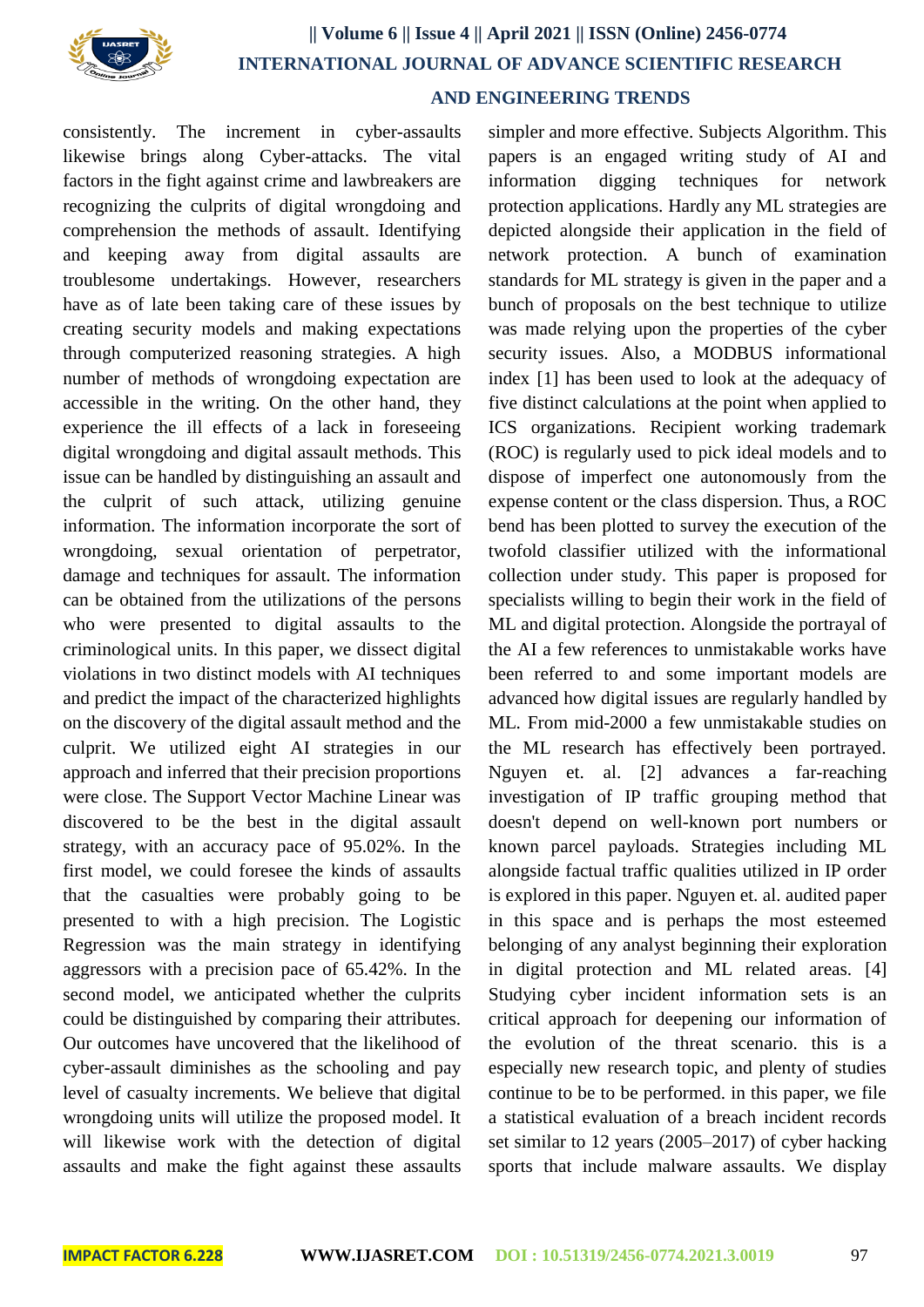

# **|| Volume 6 || Issue 4 || April 2021 || ISSN (Online) 2456-0774 INTERNATIONAL JOURNAL OF ADVANCE SCIENTIFIC RESEARCH AND ENGINEERING TRENDS**

that, in contrast to the findings stated within the literature, each hacking breach incident inter-arrival instances and breach sizes must be modelled by means of stochastic strategies, in preference to through distributions because they show off autocorrelations. Then, we endorse unique stochastic method models to, respectively, suit the inter-arrival times and the breach sizes. We also display that these models can expect the inter-arrival times and the breach sizes. to be able to get deeper insights into the evolution of hacking breach incidents, we conduct both qualitative and quantitative fashion analyses on the statistics set. We draw a hard and fast of cybersecurity insights, along with that the chance of cyber hack is indeed getting worse in phrases in their frequency, but no longer in terms of the significance of their harm.



### **III METHODOLOGY**

Fig 1. Illustration of defensive techniques of machine learning

#### **III CONCLUSIONS**

In this paper a complicated survey became executed to enlist few popular datasets then few ML algorithms had been discussed along with their software in cyber-protection. eventually few recommendations have been made concerning the choice of ML

#### **REFERENCES**

[1] Veeramakali T, G. Swapna "Predicting Cyber Security Violations using Machine Learning Techniques", European Journal of Molecular & Clinical MedicineISSN 2515-8260 Volume 08, Issue 02, 2021659Analyzingand